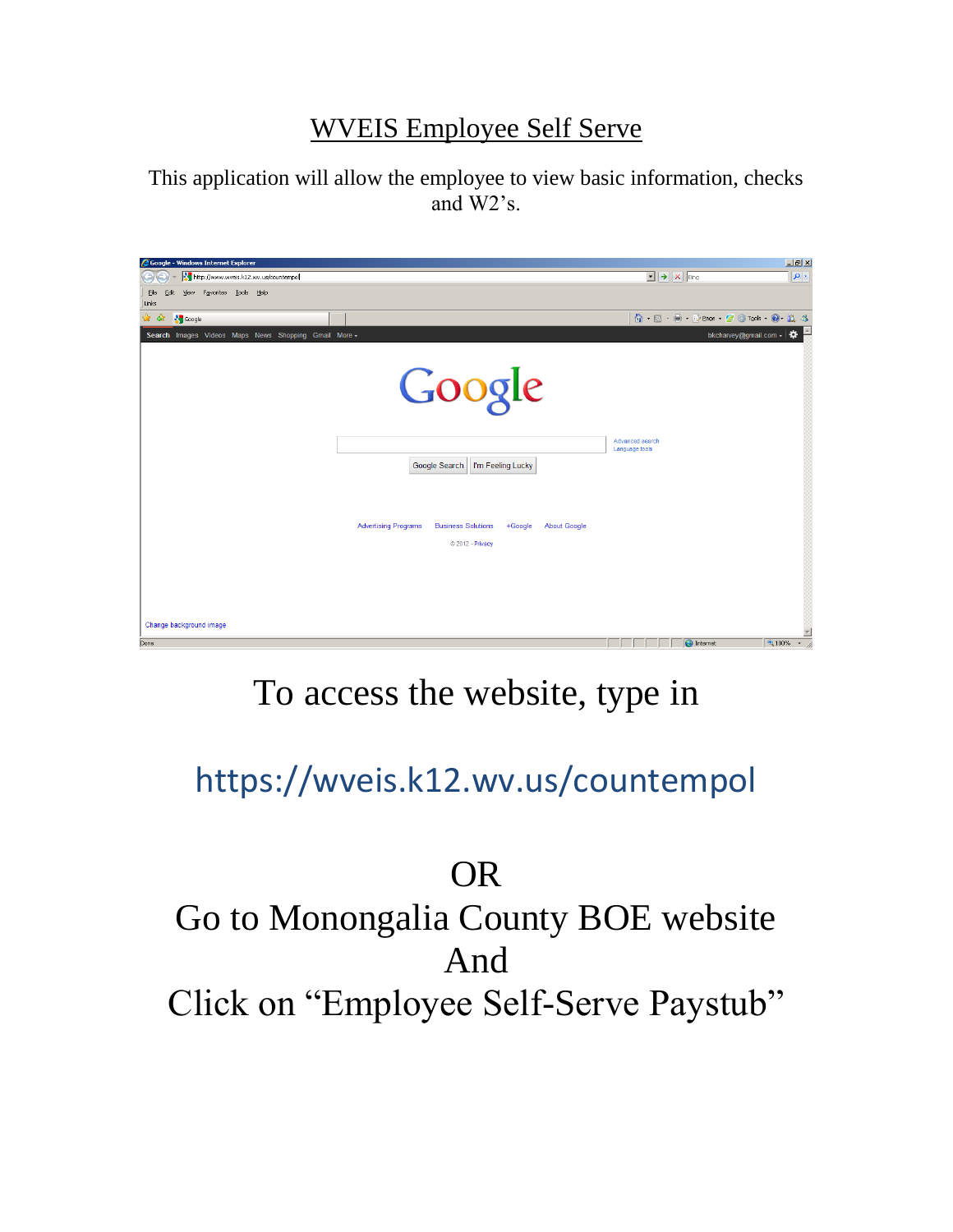## Registering for the First Time

| https://wveis.k12.wv.us/countempol/index.cfm?                                                                    |                                                                                                                                                  |                            | $\Box$ |
|------------------------------------------------------------------------------------------------------------------|--------------------------------------------------------------------------------------------------------------------------------------------------|----------------------------|--------|
| View History Bookmarks Window Help<br>File Edit                                                                  |                                                                                                                                                  |                            |        |
| 슙<br>$\odot$<br>https://wveis.k12.wv.us/countempol/index.cfm?<br>$+$<br>$\blacktriangleleft$<br>$\triangleright$ |                                                                                                                                                  | $Q$ Google<br>$\epsilon$ d | □ ☆ -  |
| https://wveis.k12.wv.us/co                                                                                       |                                                                                                                                                  |                            | ÷      |
| Vest Virginia Department of                                                                                      |                                                                                                                                                  | <b>GLOBAL21</b>            |        |
|                                                                                                                  | <b>County Employee Compensation Login-</b>                                                                                                       |                            |        |
|                                                                                                                  | Employee ID:                                                                                                                                     |                            |        |
|                                                                                                                  | Password:                                                                                                                                        |                            |        |
|                                                                                                                  | Log In                                                                                                                                           |                            |        |
|                                                                                                                  | Enginer<br>I Forgot My Password                                                                                                                  |                            |        |
|                                                                                                                  | West Virginia Department of Education<br>1900 Kanawha Boulevard East, Charleston, WV 25305<br>(Staff Phone and Email by Name) (School Directory) |                            |        |
|                                                                                                                  |                                                                                                                                                  |                            |        |

|  | Start G Start Lems - Outlook Exp PRe: CEOL Password Res (@ https://wveis.k12.wv CDEMO VERSION. NOT F   CDMY Documents |  | WVEIS Employee Self Se | « 图 2:03 PM |
|--|-----------------------------------------------------------------------------------------------------------------------|--|------------------------|-------------|

### If you are a first time user, you must register.

Click on Register below the Log In button.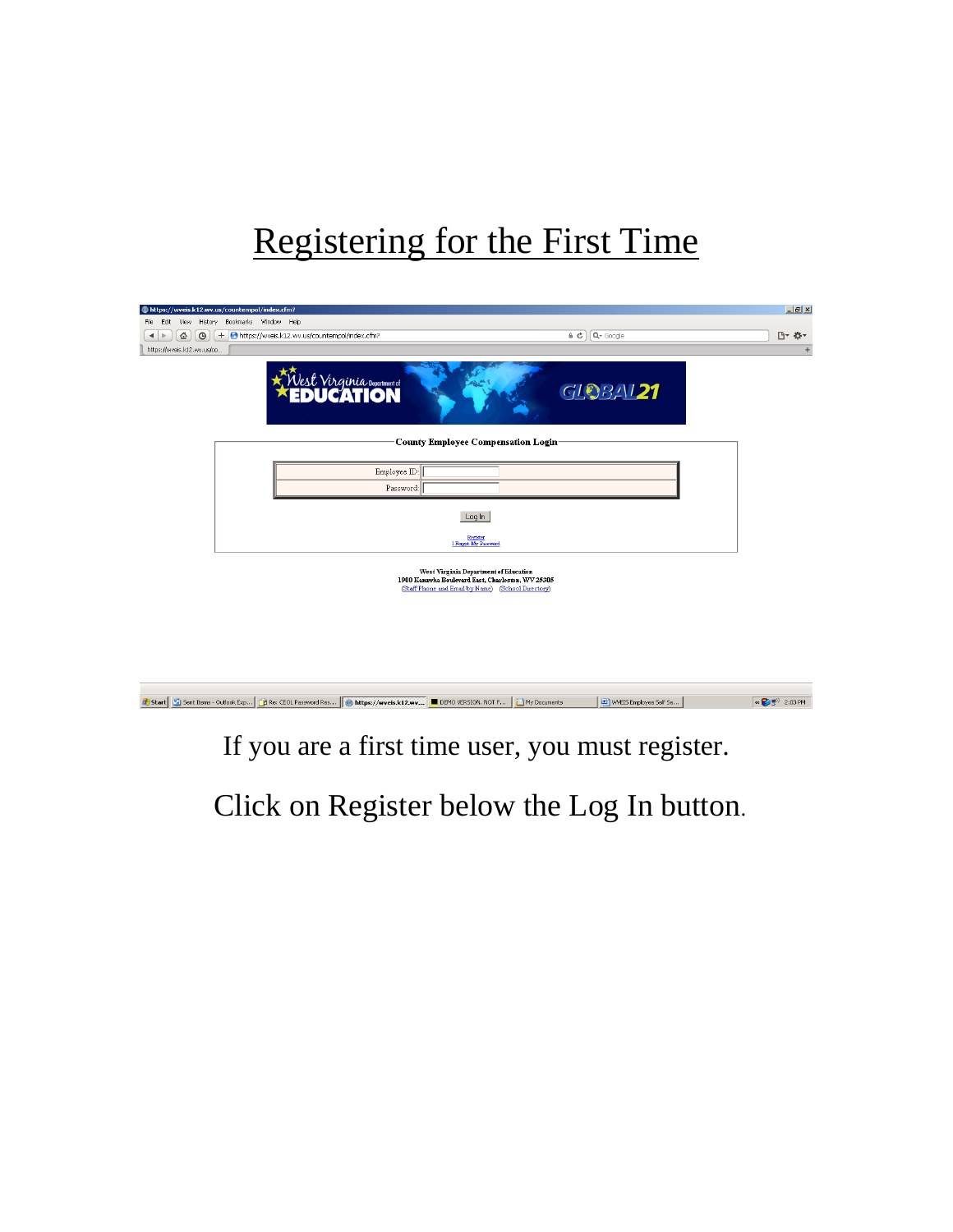| 6 http://www.wveis.k12.wv.us/countempol/index.cfm?fuseaction=myCircuit.RegisterEmpInfo - Windows Internet Explorer                                      |                                              | $-10 \times$       |
|---------------------------------------------------------------------------------------------------------------------------------------------------------|----------------------------------------------|--------------------|
| $\left(  \right)$<br>http://www.wveis.k12.wv.us/countempol/index.cfm?fuseaction=myCircuit.RegisterEmpInfo                                               | $\mathbf{I}$ $\rightarrow$ $\mathbf{X}$ Bing | $  \mathfrak{a}  $ |
| View Favorites Tools Help<br>Eile<br>Edit<br>Links                                                                                                      |                                              |                    |
| ☆<br>-ದೇ<br>http://www.wveis.k12.wv.us/countempol/index.cfm?                                                                                            | 个 同 - 曲 - Prege - 空 ① Tools - @ - 说 る        |                    |
| st Virginia Department of                                                                                                                               | <b>GLOBAL21</b>                              |                    |
| <b>County Employee Online Registration</b>                                                                                                              |                                              |                    |
| Employee ID: 972000619                                                                                                                                  |                                              |                    |
| County Code: 72 Putnam<br>$\overline{\phantom{0}}$                                                                                                      |                                              |                    |
| Last Name: Pullin                                                                                                                                       |                                              |                    |
| Birth Date (MM/YY):                                                                                                                                     |                                              |                    |
| Last 4 of SSN:                                                                                                                                          |                                              |                    |
| Continue                                                                                                                                                |                                              |                    |
| <b>West Virginia Department of Education</b><br>1900 Kanawha Boulevard East, Charleston, WV 25305<br>(Staff Phone and Email by Name) (School Directory) |                                              |                    |
| Done                                                                                                                                                    | $\bigoplus$ Internet                         | 4,100%             |

You will be asked to enter:

- 1. your Employee ID (found on your check stub, this is your 95600XXXX number)
- 2.County Code (Monongalia is 56, there is a drop down menu for this)
- 3.Last Name
- 4.Birth Date
- 5.Last 4 of your SSN.

Click "Continue" when finished.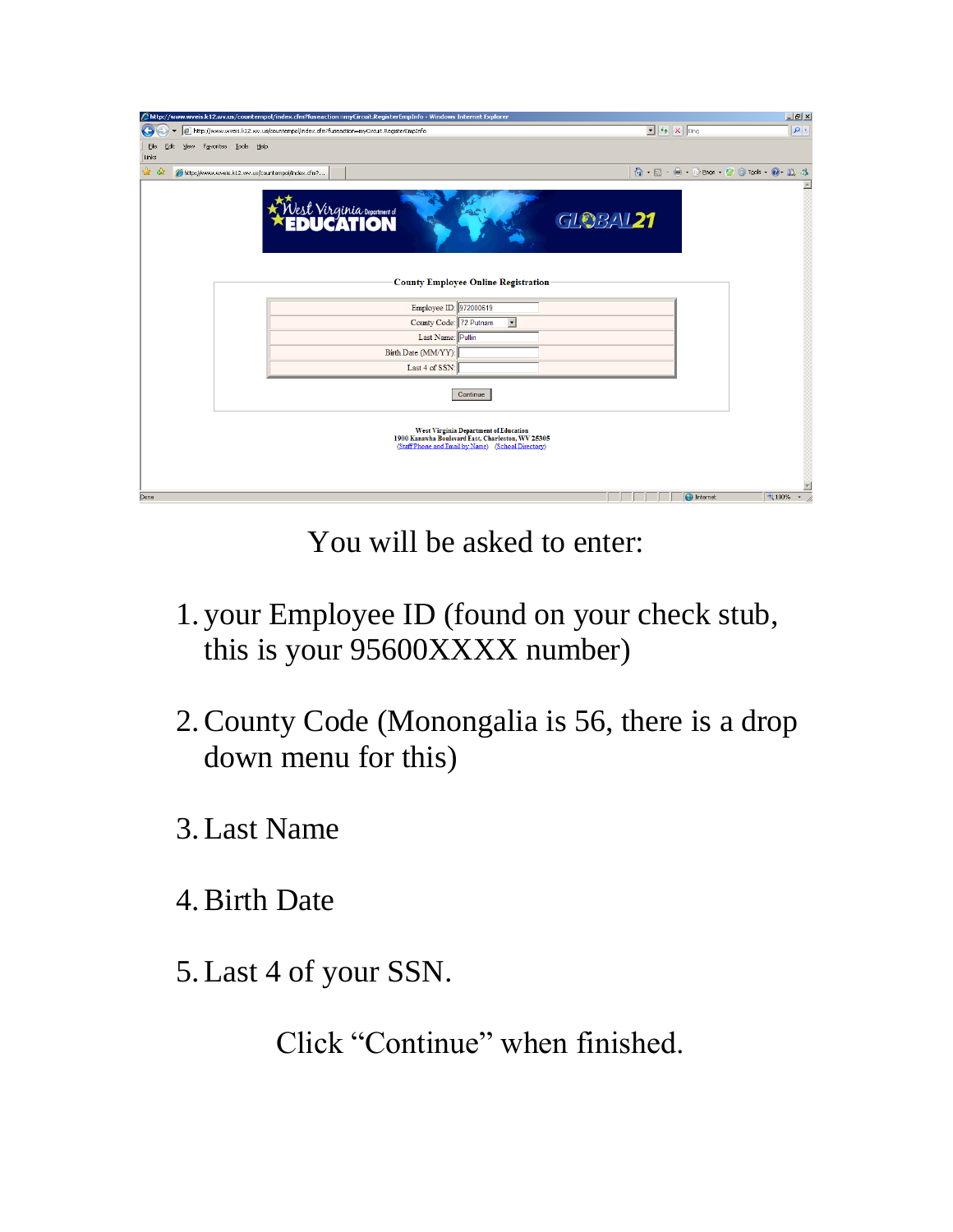| Elle .      | Edit $e$ |                                | https://www.wveis.k12.wv.us/countempol/index.cfm?fuseaction=myCircuit.RegSecuritySetup - Windows Internet Explorer |                                                                  |               |                                                                                             |         | $-10x$<br>Type a question for help<br>$\cdot$ $\times$ |
|-------------|----------|--------------------------------|--------------------------------------------------------------------------------------------------------------------|------------------------------------------------------------------|---------------|---------------------------------------------------------------------------------------------|---------|--------------------------------------------------------|
| File        |          | Edit View Favorites Tools Help |                                                                                                                    |                                                                  |               | $\vert \mathbf{r} \vert$                                                                    |         |                                                        |
| Links       |          |                                |                                                                                                                    |                                                                  |               |                                                                                             |         |                                                        |
| Van mill 41 |          |                                |                                                                                                                    |                                                                  |               |                                                                                             |         |                                                        |
|             |          |                                |                                                                                                                    | <b>County Employee Compensation Registration Security Setup-</b> |               |                                                                                             |         |                                                        |
|             |          |                                | Email & Cell:                                                                                                      | Email address & phone(optional) for a password reset request.    |               |                                                                                             |         |                                                        |
|             |          |                                | Email:                                                                                                             |                                                                  | Cell Carrier: |                                                                                             |         |                                                        |
|             |          |                                | Email Confirm:                                                                                                     |                                                                  | Cell Number:  |                                                                                             |         |                                                        |
|             |          |                                | Password:                                                                                                          | This is the password you will use to access the site.            |               |                                                                                             |         |                                                        |
|             |          |                                | Password:                                                                                                          |                                                                  |               |                                                                                             |         |                                                        |
|             |          |                                | Password Confirm:                                                                                                  |                                                                  |               |                                                                                             |         |                                                        |
|             |          |                                | <b>Security Questions:</b>                                                                                         | security questions correctly to reset your password.             |               | Enter three security questions and answers below. You will be required to answer one of the |         |                                                        |
|             |          |                                | Question 1:                                                                                                        |                                                                  |               |                                                                                             |         |                                                        |
|             |          |                                | Answer 1:                                                                                                          |                                                                  |               |                                                                                             |         |                                                        |
|             |          |                                | Question 2:                                                                                                        |                                                                  |               |                                                                                             |         |                                                        |
|             |          |                                | Answer 2:                                                                                                          |                                                                  |               |                                                                                             |         |                                                        |
|             |          |                                | Question 3:                                                                                                        |                                                                  |               |                                                                                             |         |                                                        |
|             |          |                                | Answer 3:                                                                                                          |                                                                  |               |                                                                                             |         |                                                        |
|             |          |                                |                                                                                                                    |                                                                  |               |                                                                                             |         |                                                        |
|             |          |                                |                                                                                                                    | Cancel<br>Submit                                                 |               |                                                                                             |         |                                                        |
|             |          |                                |                                                                                                                    |                                                                  |               |                                                                                             |         |                                                        |
| Done        |          |                                |                                                                                                                    |                                                                  |               |                                                                                             | nternet | $+100%$                                                |
|             |          |                                | Start   129.71.215.251 - Mocha   Ghttps://www.wveis.k   My Documents                                               |                                                                  |               | DID U KNOw - Microsoft    [8] WVEIS Employee Self Se   [9] Inbox - Outlook Express          |         | « 图 2 1:57 PM                                          |

You will then be asked to setup a password and a number of security questions that will be used if you forget your password.

- 1.Enter your email address and confirm it
- 2.The cell phone is optional but would be used to text you your pin should you need to change your password.
- 3.Create a password and confirm it
- 4.Create and answer your own security questions. They will be used if you forget your password. Must do all three.
- 5. Click Submit when finished.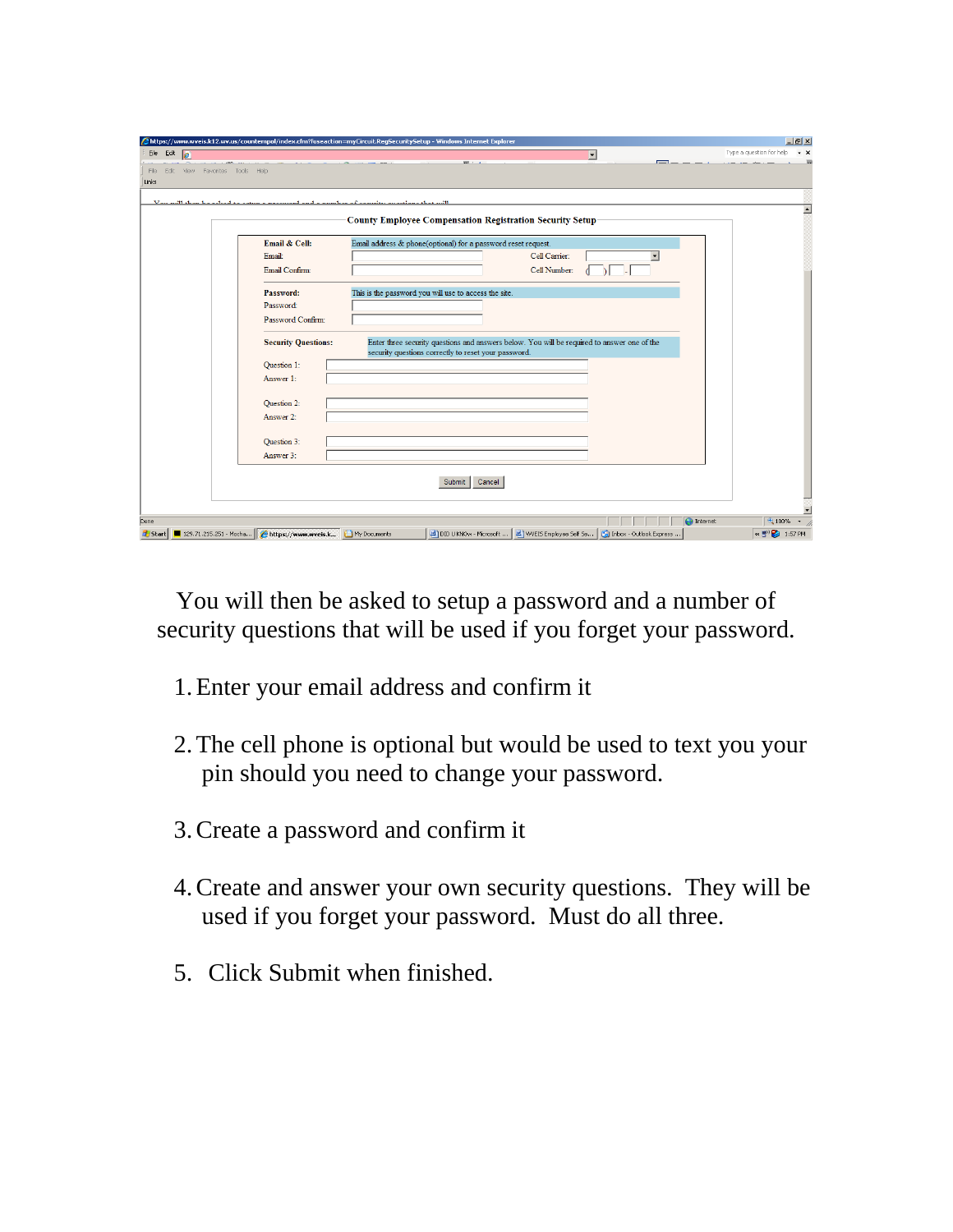

## Once you have successfully registered, you will have the option to log in to view your employee and pay information.

Click on "log in" to continue.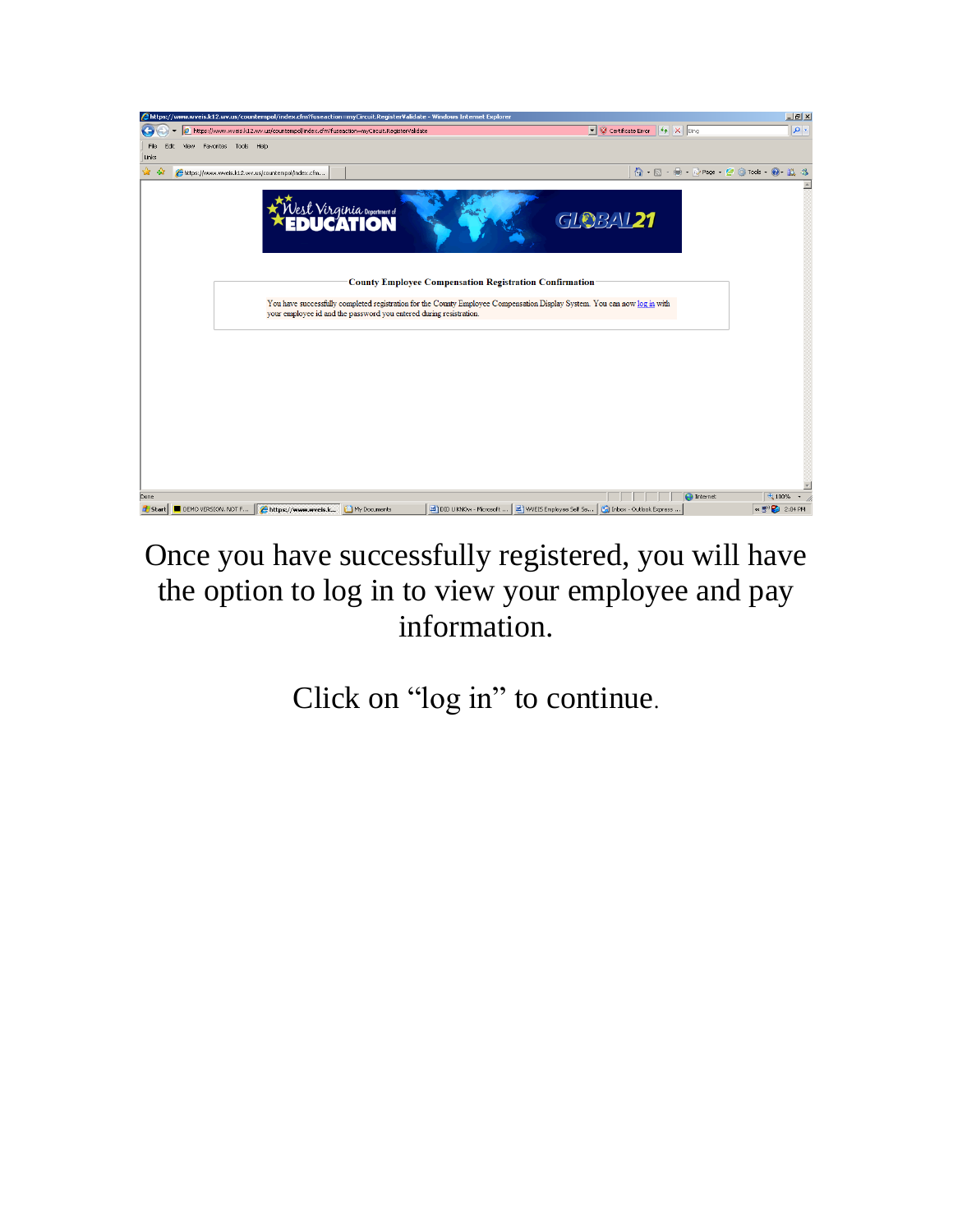Sign On

| https://wveis.k12.wv.us/countempol/index.cfm?                                                                                                    | $-10x$                                                   |
|--------------------------------------------------------------------------------------------------------------------------------------------------|----------------------------------------------------------|
| File Edit View History Bookmarks Window Help                                                                                                     | Q- Google                                                |
| + https://wveis.k12.wv.us/countempol/index.cfm?<br>줍<br>$\circ$<br>a c<br>$\leftarrow$<br>https://wveis.k12.wv.us/co                             | □ ☆ -<br>÷.                                              |
| Nest Virginia Department of                                                                                                                      | GLOBAL 21                                                |
| County Employee Compensation Login                                                                                                               |                                                          |
| Employee ID:                                                                                                                                     |                                                          |
| Password:<br>Log In                                                                                                                              |                                                          |
| Register<br>I Forgot My Password                                                                                                                 |                                                          |
| West Virginia Department of Education<br>1900 Kanawha Boulevard East, Charleston, WV 25305<br>(Staff Phone and Email by Name) (School Directory) |                                                          |
| <b>B</b> Start   C   Sent Items - Outlook Exp   The Re: CEOL Password Res   Chattns://wwwis.k12.ww   DEMO VERSION. NOT F   A My Documents        | [b] WVEIS Employee Self Se<br>« 2 m <sup>3</sup> 2:07 PM |

## This is the home page for WVEIS Employee Self Serve (you may want to save this page in your favorites).

Enter your Employee ID (found on your check stub, the 95600XXXX number) and your password entered during the Registration process.

 If you have not registered, refer to the registration process described above.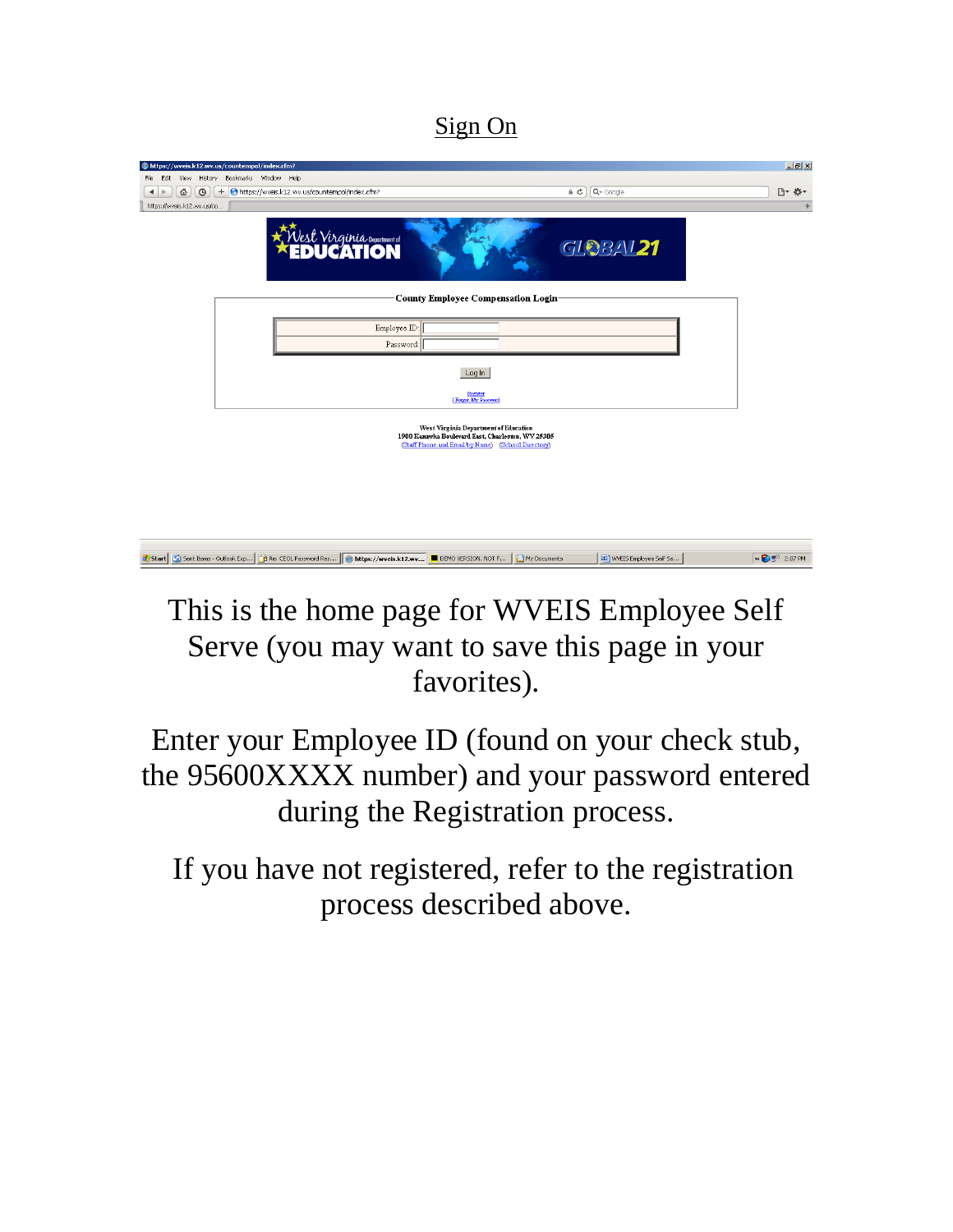

Once you are logged in, you have access to payroll and pay history information. Click on the information you want to view on the left side of the screen.

If you have any questions or problems with the information, contact your payroll office.

Once you are done, click on Log Out.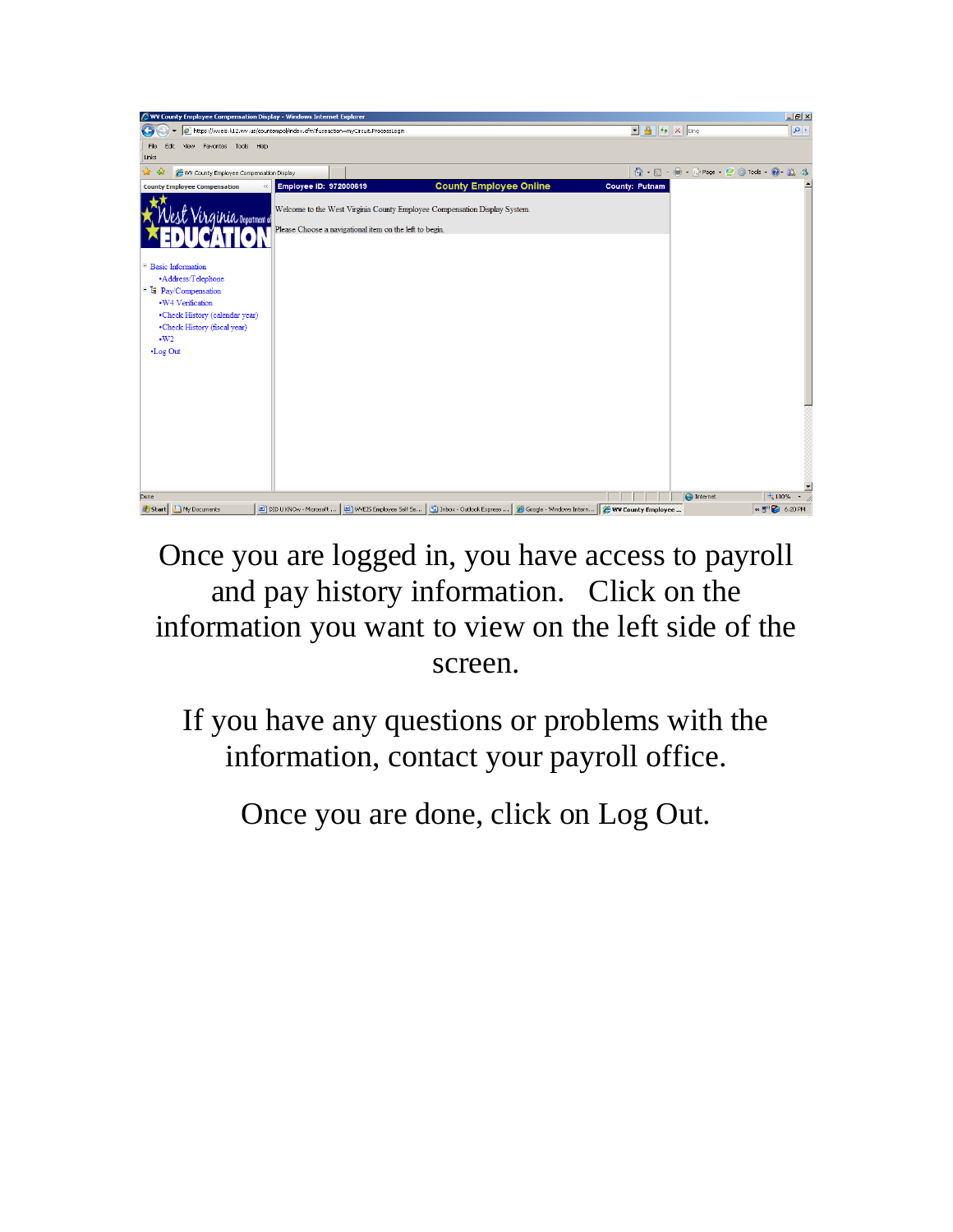### **ADDITIONAL INFORMATION**:

- Review your personal information and make sure it is correct. If anything is not correct, contact the payroll office.
- You can view and/or print your paystubs for the last 4 years. You can view them by "fiscal" year or "calendar" year.
- You can view and/or print your W-2's for the last 4 years.
- Beginning January 1, 2013, we will no longer print and distribute Direct Deposit paystubs. If you have Direct Deposit you can view and/or print your paystub from this site.
- If you still receive an actual check, beginning January 1, 2013, your check will be mailed. All pay checks will be mailed the day before payday.
- There are computers located at each worksite if you do not have access to a computer at home.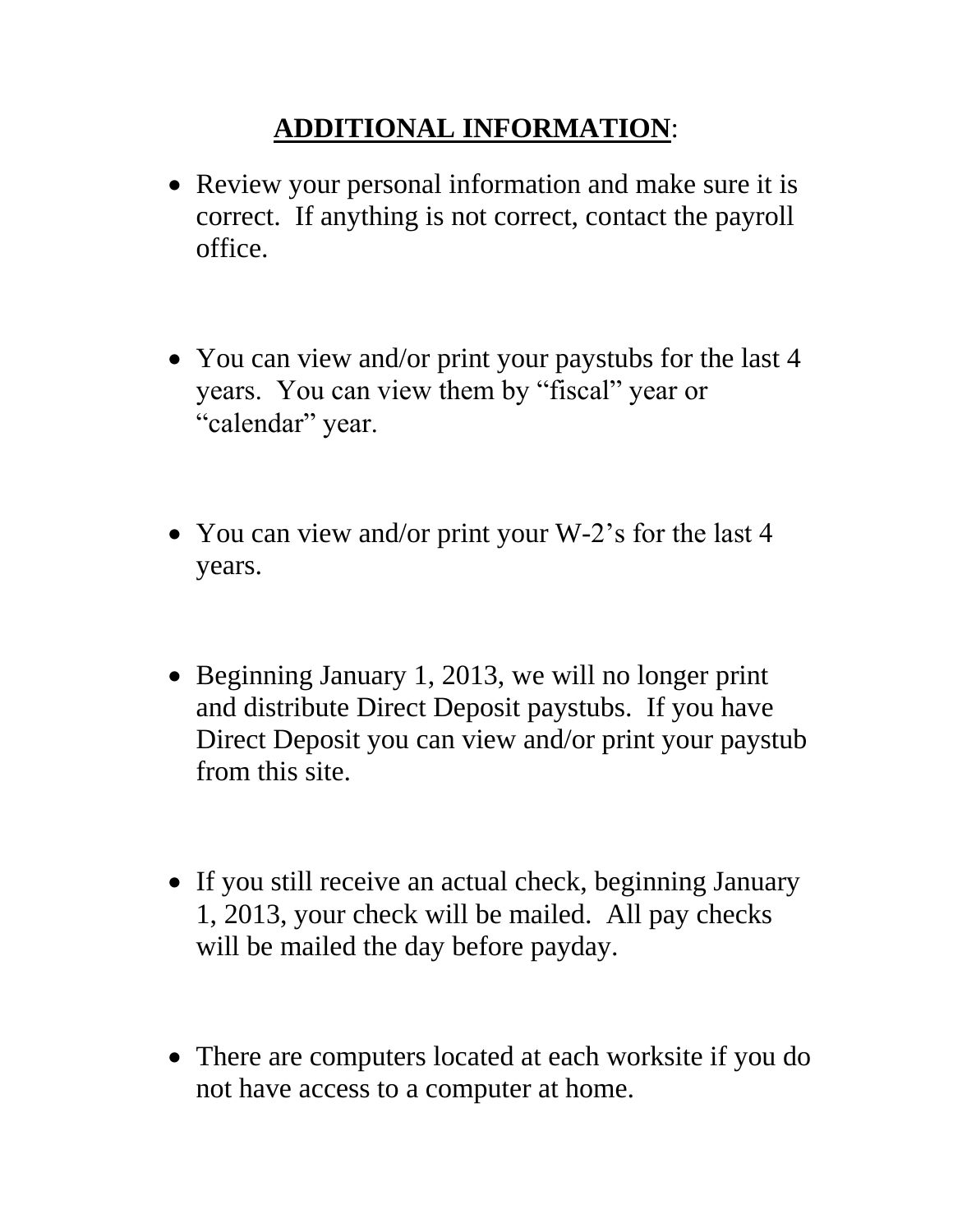Resetting my Password

|                                                          | https://wveis.k12.wv.us/countempol/index.cfm?   |                                                                                                                                                                    |         |                            | $L = x$              |
|----------------------------------------------------------|-------------------------------------------------|--------------------------------------------------------------------------------------------------------------------------------------------------------------------|---------|----------------------------|----------------------|
|                                                          | File Edit View History Bookmarks Window Help    |                                                                                                                                                                    |         |                            |                      |
| $\odot$<br>쥽<br>$\blacktriangleleft$<br>$\triangleright$ | + https://wveis.k12.wv.us/countempol/index.cfm? |                                                                                                                                                                    | $a$ $c$ | $Q$ Google                 | □ ☆ で                |
| https://wveis.k12.wv.us/co                               |                                                 |                                                                                                                                                                    |         |                            | $\!+\!$              |
|                                                          |                                                 | West Virginia Department of                                                                                                                                        |         | <b>GLOBAL21</b>            |                      |
|                                                          |                                                 | <b>County Employee Compensation Login-</b>                                                                                                                         |         |                            |                      |
|                                                          |                                                 | Employee ID:                                                                                                                                                       |         |                            |                      |
|                                                          |                                                 | Password:                                                                                                                                                          |         |                            |                      |
|                                                          |                                                 |                                                                                                                                                                    |         |                            |                      |
|                                                          |                                                 | Log In                                                                                                                                                             |         |                            |                      |
|                                                          |                                                 | Esgister<br>I Forgot My Password                                                                                                                                   |         |                            |                      |
|                                                          |                                                 | West Virginia Department of Education<br>1900 Kanawha Boulevard East, Charleston, WV 25305<br>(Staff Phone and Email by Name) (School Directory)                   |         |                            |                      |
|                                                          |                                                 | <b>By Start B</b> Sent Items - Outlook Exp <b>B</b> Re: CEOL Password Res <b>Control By Artns://wweis.k12.wy</b> 4 129.71.215.251 - Mocha <b>Control By Artns:</b> |         | at) wyEIS Employee Self Se | $\leftarrow$ 2.05 PM |

If you forget or want to change your password, you can reset it on the Log In screen. Click on "I Forgot my Password" under the Log In button.

| @https://wveis.k12.wv.us/countempol/index.cfm?fuseaction=myCircuit.PasswordReset - Windows Internet Explorer                                                                                       |                          |                                                          | $L = 1$                                       |
|----------------------------------------------------------------------------------------------------------------------------------------------------------------------------------------------------|--------------------------|----------------------------------------------------------|-----------------------------------------------|
| https://wveis.k12.wv.us/countempol/index.cfm?fuseaction=myCircuit.PasswordReset                                                                                                                    |                          | $\mathbf{I}$ $\mathbf{A}$ $\mathbf{V}$ $\mathbf{X}$ Bing | $  \cdot  $                                   |
| View Favorites Tools Help<br>File<br>Edit<br>Links                                                                                                                                                 |                          |                                                          |                                               |
| -67<br>https://wveis.k12.wv.us/countempol/index.cfm?fuse                                                                                                                                           |                          |                                                          | <b>价 5 - 曲 - 中 Page - 空 G Tools - @ - 说 る</b> |
| $T = T T T$                                                                                                                                                                                        |                          |                                                          |                                               |
| <b>County Employee Online System Password Reset</b>                                                                                                                                                |                          |                                                          |                                               |
| Employee ID:                                                                                                                                                                                       |                          |                                                          |                                               |
| (*Read instruction below) PIN:                                                                                                                                                                     |                          |                                                          |                                               |
| County:                                                                                                                                                                                            | 회                        |                                                          |                                               |
| Email:                                                                                                                                                                                             |                          |                                                          |                                               |
| Birth Date(mm/yy):                                                                                                                                                                                 |                          |                                                          |                                               |
| Last 4 of SSN:                                                                                                                                                                                     |                          |                                                          |                                               |
| Contact Method:                                                                                                                                                                                    | $\overline{\phantom{a}}$ |                                                          |                                               |
| Continue                                                                                                                                                                                           |                          |                                                          |                                               |
|                                                                                                                                                                                                    |                          |                                                          |                                               |
| . If you have received your PIN enter your employeeID and PIN and leave the rest of the fields blank. Otherwise, the PIN field must be<br>left blank                                               |                          |                                                          |                                               |
| •There are 2 options for a password reset, email or text message via cellphone.                                                                                                                    |                          |                                                          |                                               |
| . Reset information will be sent to the phone number or email address provided when you registered.                                                                                                |                          |                                                          |                                               |
|                                                                                                                                                                                                    |                          | <b>D</b> Internet                                        | + 100%                                        |
| Inbox - Outlook Expres Pemployee self serve [29] NVEIS Employee Self S [29] https://wveis.k12.w [29] Inbox - Outlook Expres [29] employee self serve<br>Start   DEMO VERSION, NOT F   Ny Documents |                          |                                                          | « → <sup>1)</sup> 2:22 PM                     |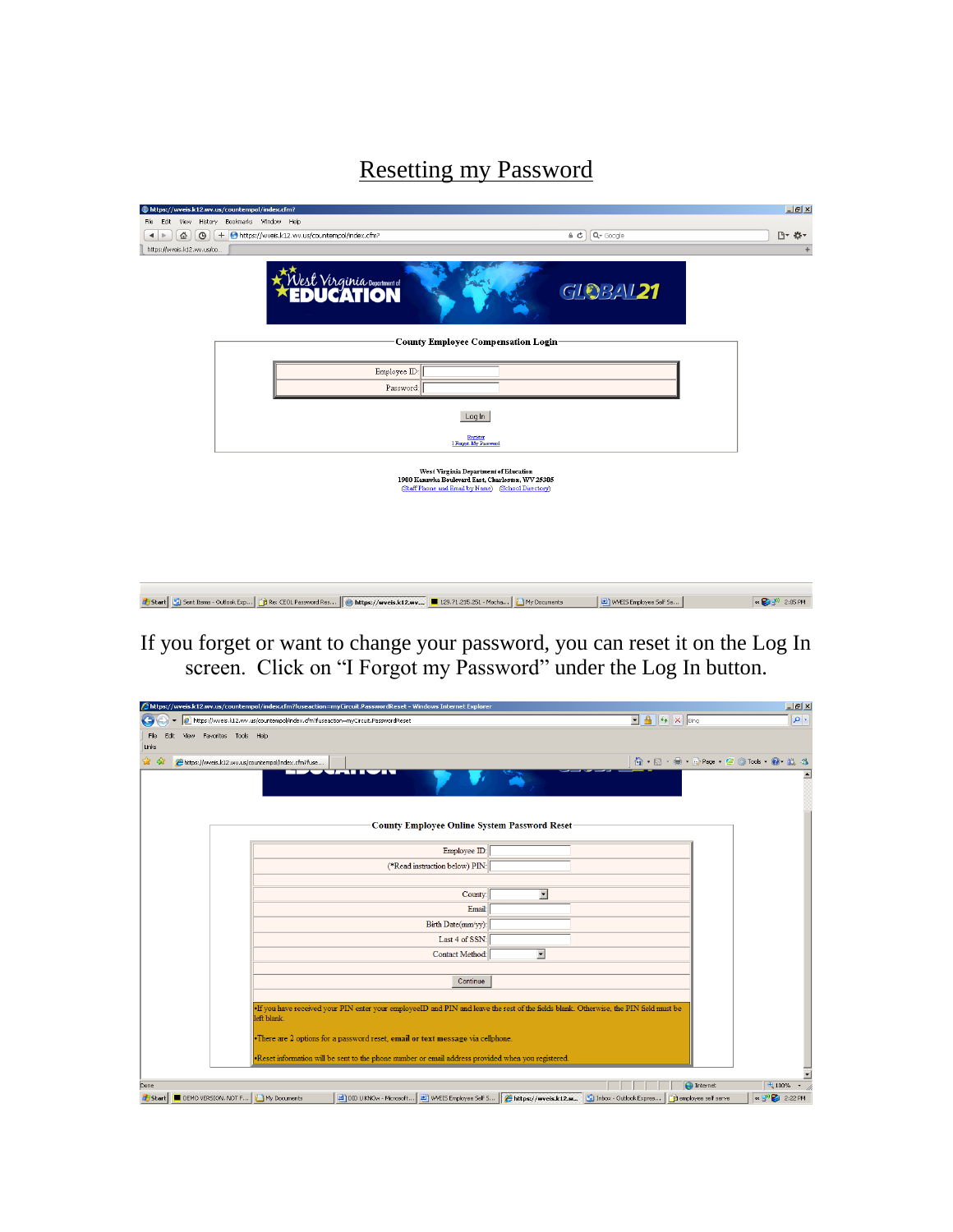You may enter your PIN# or other information to have a text or email sent with your new password. You will only use a PIN to reset your password if you chose Text Message as your contact method during the password reset process.

| https://wveis.k12.wv.us/countempol/index.cfm                   |                                                                                         |                         | $\Box$ el xi |
|----------------------------------------------------------------|-----------------------------------------------------------------------------------------|-------------------------|--------------|
| View History Bookmarks Window Help<br>File Edit                |                                                                                         |                         |              |
| + https://wveis.k12.wv.us/countempol/index.cfm<br>슙<br>$\odot$ |                                                                                         | $Q -$ Google<br>$a$ $c$ | □▼ 弊▼        |
| https://wveis.k12.wv.us/co                                     |                                                                                         |                         |              |
| Jest Virginia Department of                                    | County Employee Online System Password Reset-                                           | <b>GLOBAL21</b>         |              |
|                                                                | You must answer 2 of your security questions correctly in order to reset your password. |                         |              |
| Question 1:                                                    | What is your favorite color?                                                            |                         |              |
| Question 2:                                                    | What was the name of your first pet?                                                    |                         |              |
|                                                                | Submit                                                                                  |                         |              |
|                                                                |                                                                                         |                         |              |



A screen will pop up to let you know an email or text has been sent. You will receive the following message: To reset your password for the County Employee Online Application, click on the link below.

[Reset County Employee Online Password](../../AppData/Local/Microsoft/Windows/Temporary%20Internet%20Files/Content.Outlook/YYZN2B0E/wveis.k12.wv.us/countempol/index.cfm?fuseaction=myCircuit.PWResetStage2&method=email&employeeid=972000619)

Click on the link to continue the password reset process. You will be asked to answer a couple of security questions if using email.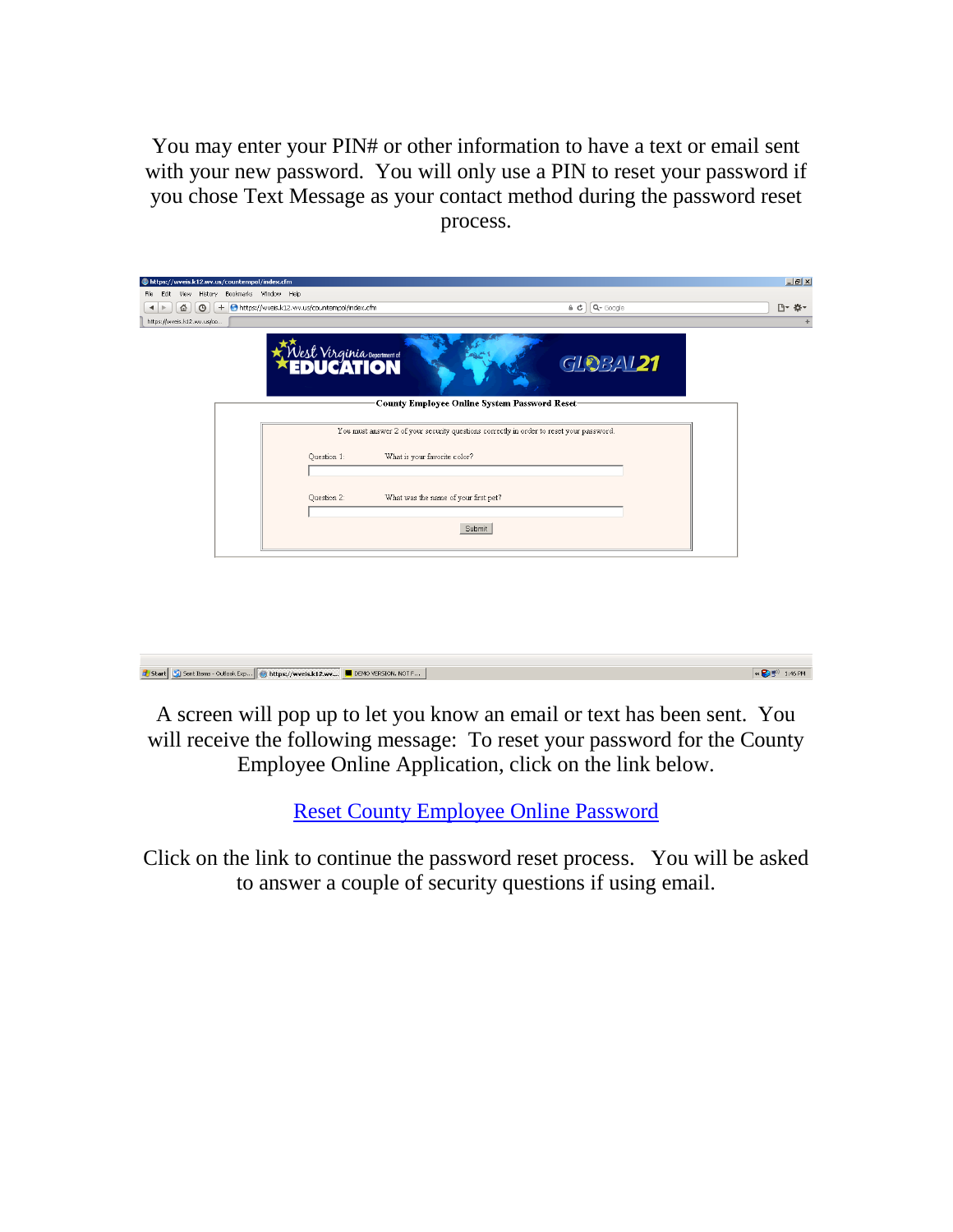| WWEIS Employee Self Serve - Microsoft Word                                                                                         |                                     | $-10x$                                                  |
|------------------------------------------------------------------------------------------------------------------------------------|-------------------------------------|---------------------------------------------------------|
| Edit View Insert Format Tools Table Window Help<br>Eile                                                                            |                                     | Type a question for help<br>$\cdot$ $\times$            |
| + https://wveis.k12.wv.us/countempol/index.cfm?fuseaction=myCircuit.NewPWEntry<br>쥽<br>$\Theta$<br>$\blacktriangleleft$            | $\bullet$ $\bullet$ $\alpha$ Google | □ ☆ *                                                   |
|                                                                                                                                    |                                     | $\overline{+}$                                          |
| <i>Nest Virginia</i> Department of<br><b>EDUCATION</b>                                                                             | <b>GLOBAL21</b>                     |                                                         |
| County Employee Online Password Reset-                                                                                             |                                     |                                                         |
| Please enter your new password:                                                                                                    |                                     |                                                         |
| Please confirm your new password:                                                                                                  |                                     |                                                         |
|                                                                                                                                    |                                     |                                                         |
| Submit                                                                                                                             |                                     |                                                         |
|                                                                                                                                    |                                     |                                                         |
|                                                                                                                                    |                                     |                                                         |
|                                                                                                                                    |                                     |                                                         |
|                                                                                                                                    |                                     |                                                         |
|                                                                                                                                    |                                     |                                                         |
|                                                                                                                                    |                                     |                                                         |
|                                                                                                                                    |                                     |                                                         |
|                                                                                                                                    |                                     | $\begin{array}{c}\n\star \\ \bullet \\ \end{array}$     |
| 目中田原印                                                                                                                              |                                     |                                                         |
|                                                                                                                                    |                                     |                                                         |
| Start   G) Sent Items - Outlook Exp   @ Re: CEOL Password Res   @ https://wveis.k12.wv.us   ■ DEMO VERSION. NOT F   ● My Documents | WYEIS Employee Self                 | $\propto$ $\left[\frac{1}{2}\right]\frac{1}{2}$ 2:00 PM |

You will be asked to enter your new password.

| https://www.wveis.k12.wv.us/countempol/index.cfm?fuseaction=myCircuit.NewPWEntry |                                                                                    |                                 | $\Box$ ill $\times$ |
|----------------------------------------------------------------------------------|------------------------------------------------------------------------------------|---------------------------------|---------------------|
| View History Bookmarks Window Help<br>File<br>Edit                               |                                                                                    |                                 |                     |
| 岙<br>$\circ$                                                                     | + https://www.wveis.k12.wv.us/countempol/index.cfm?fuseaction=myCircuit.NewPWEntry | $Q$ Google<br>$\theta$ $\sigma$ | □ ☆ *               |
| https://www.wveis.k12.wv                                                         |                                                                                    |                                 | ÷                   |
|                                                                                  | Nest Virginia veportment of                                                        | <b>GLOBAL21</b>                 |                     |
|                                                                                  | <b>County Employee Online Password Reset</b>                                       |                                 |                     |
|                                                                                  | Please enter your new password:                                                    |                                 |                     |
|                                                                                  | Please confirm your new password:                                                  |                                 |                     |
|                                                                                  | Please enter a new PIN:                                                            |                                 |                     |
|                                                                                  |                                                                                    |                                 |                     |
|                                                                                  | Submit                                                                             |                                 |                     |
|                                                                                  |                                                                                    |                                 |                     |

If you entered a PIN#, the screen will pop up to enter your new password and PIN#.